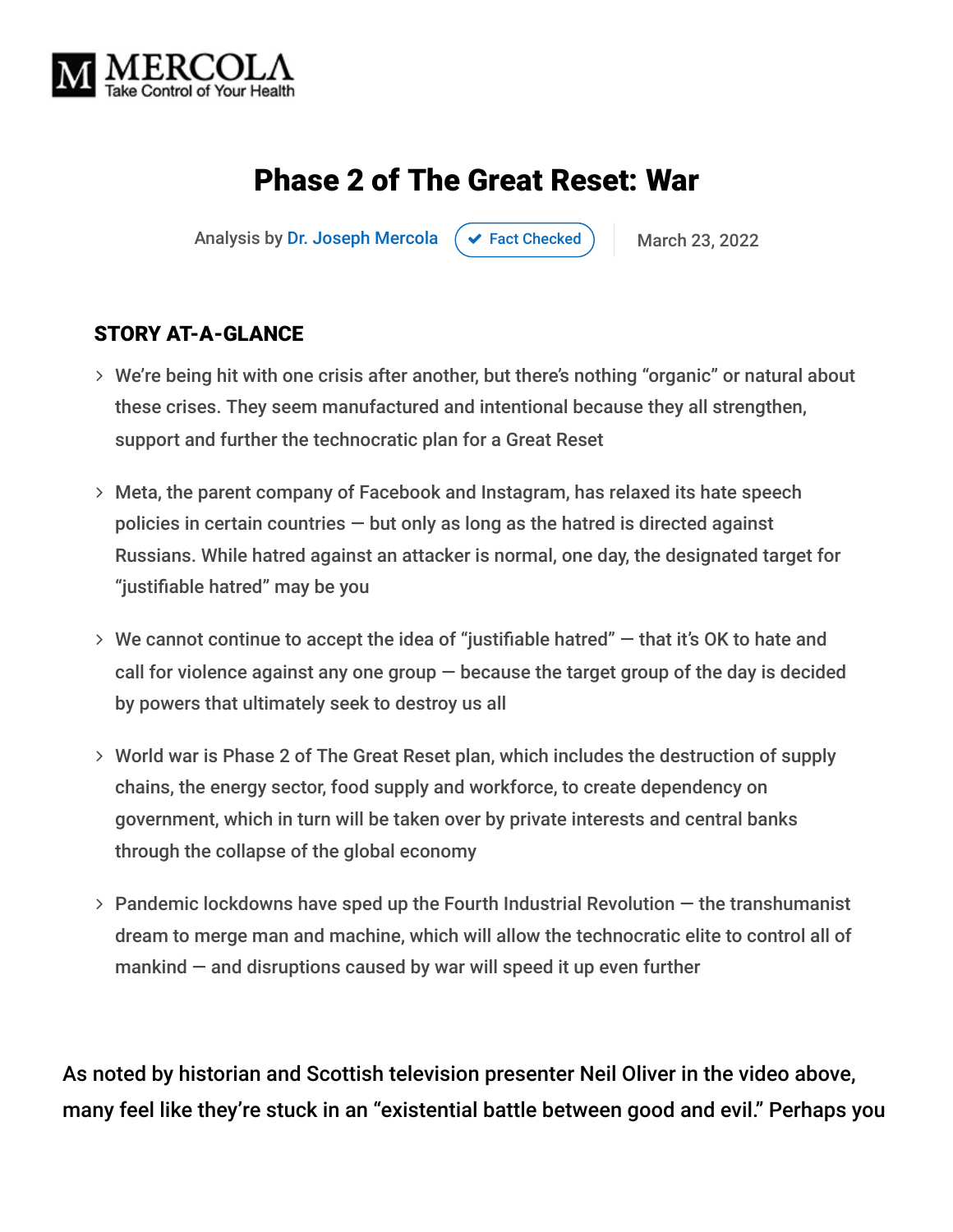feel this "creeping malevolence" Oliver describes as well. We're being hit with one crisis after another, but there's nothing "organic" or natural about these crises.

They seem manufactured and intentional. The question on everyone's mind is "Why?" Why would anyone intentionally create fear, destruction, hatred, misery and grief? To most people, such evil is unimaginable, and therefore they don't want to believe it's being done. Yet here we are  $-$  on the brink of world war.

### Seeds of Hatred Are Being Purposely Sown

While the days of peace on earth have been few in the history of mankind, we're now seeing an escalation in hatred and calls for violence and outright murder are being actively encouraged. Oliver points out that Meta, the parent company of Facebook and Instagram, has relaxed its hate speech policies in certain countries — but only as long as the hatred is directed against Russians.

While hatred against an attacker is normal, one day, the designated target for "justifiable hatred" may be you. One day, Meta may decide it's OK to call for the death of all Christians. Or all Jews. Or all white people (actually, they've already done that). Or all unvaccinated people (they did that too). You get the gist.

So, the question is, do we continue to accept the idea of "justifiable hatred"  $-$  that it's OK to hate and call for violence against any one group? Especially when we know the target group is decided by powers that ultimately seek to destroy us all?

As noted by Oliver, "We're being manipulated as never before in history." To refuse to acknowledge that you're being manipulated puts you in a very dangerous place, as acknowledging that manipulation is taking place is the first step to develop resistance against it.

Right now, media, government and business leaders are fomenting hatred against Russian citizens, and even people with Russian-sounding names, who have nothing to do with Putin's decision to go into Ukraine, and while it may feel "justifiable," it's dangerous in the extreme.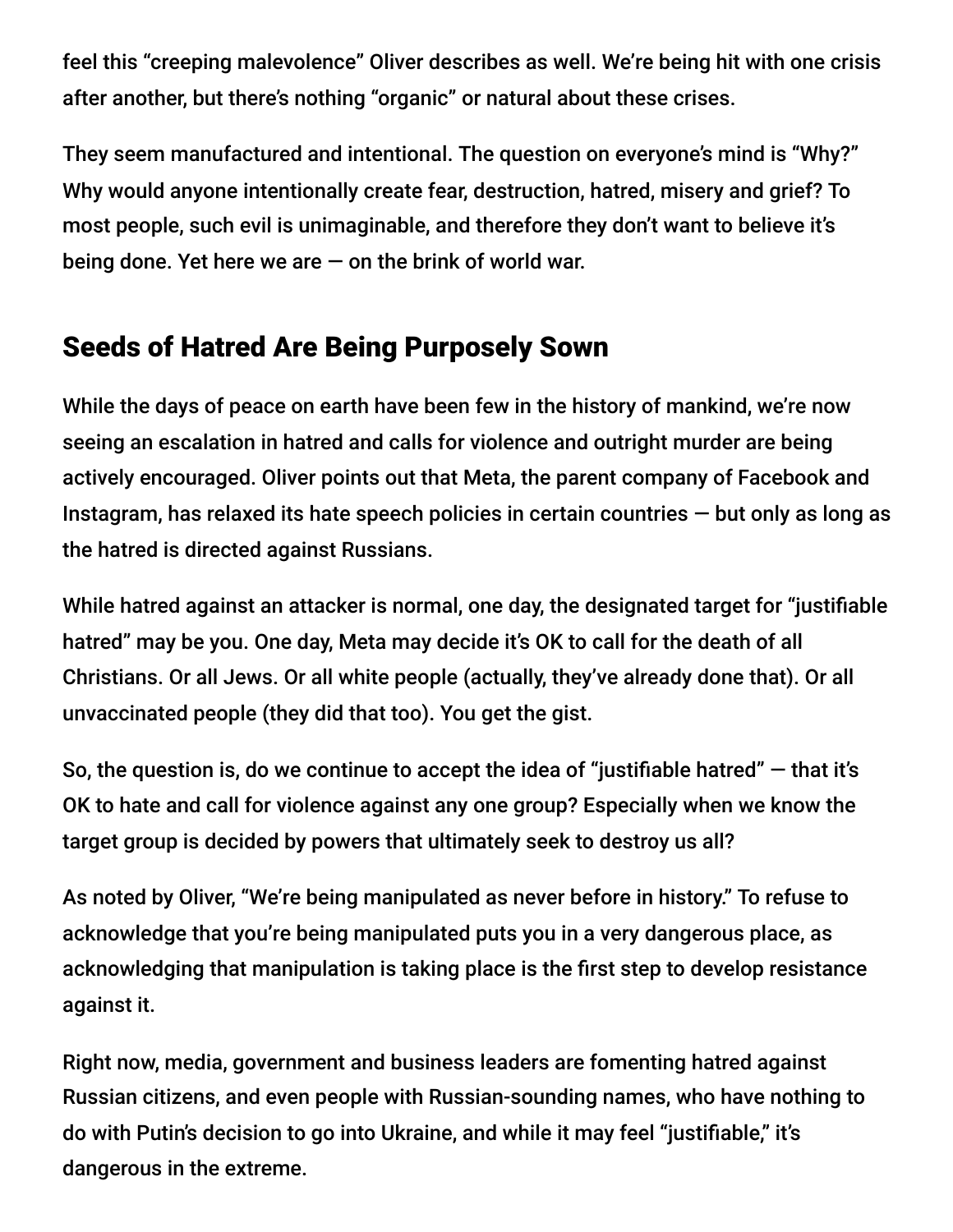We just saw the same kind of rabid expressions of hatred against the unvaccinated less than a year ago. All of this hatred plays right into the hands of the technocratic elite that needs chaos and unrest in order to push their will on us. We simply must learn to resist these Pavlovian responses.

## Phase 2 of The Great Reset

While Oliver does not make this connection, it seems clear to me that the drums of war are part and parcel of The Great Reset plan. The pandemic countermeasures and their devastating impact on the world economy was Part 1. War is Part 2. An anonymous correspondent recently wrote about this on WinterOak.org: 1

*"Welcome to the second phase of the Great Reset: war. While the pandemic acclimatized the world to lockdowns, normalized the acceptance of experimental medications, precipitated the greatest transfer of wealth to corporations by decimating SMEs [small and medium-sized businesses] and adjusted the muscle memory of workforce operations in preparation for a cybernetic future, an additional vector was required to accelerate the economic collapse before nations can 'Build Back Better.'"*

The article presents "several ways in which the current conflict between Russia and Ukraine is the next catalyst for the World Economic Forum's Great Reset agenda, facilitated by an interconnected web of global stakeholders and a diffuse network of public-private partnerships."

# Changes to Supply Chains and the Global Workforce

For starters, supply chains of all kinds are being disrupted at an unprecedented level and pace by the war between Russia and Ukraine. Fuel shortages and inflation are also taking off. The anonymous author predicts that, as geopolitical tensions between the NATO alliance and the Sino-Russia axis continue, "a second contraction may plunge the economy into stagflation."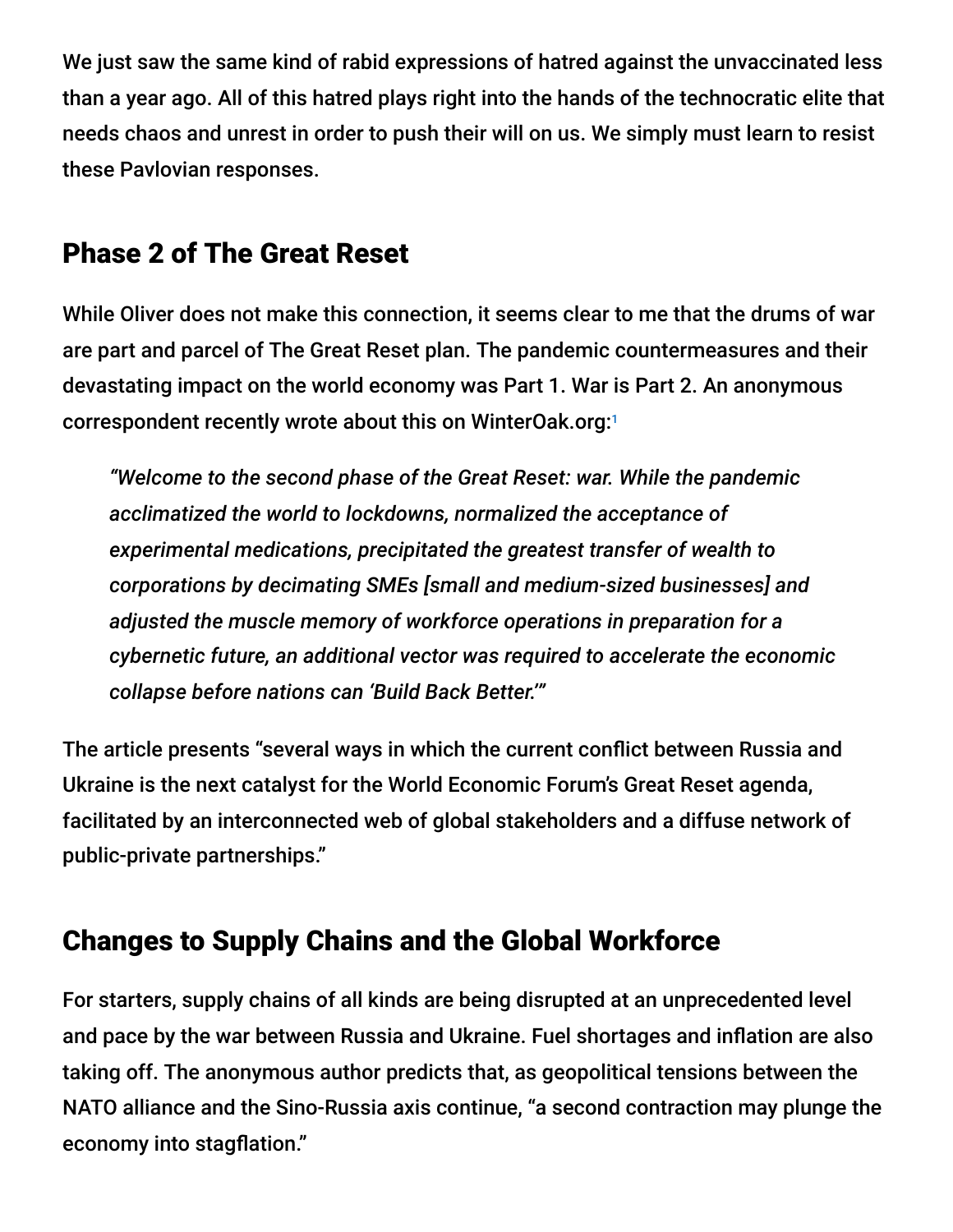Stagflation<sup>2</sup> is an economic situation in which inflation and unemployment rates are high while economic growth slows. It's a precarious dilemma for economic policy, because strategies that help lower inflation can also make unemployment worse. You can learn more about this in the March 10, 2022, Conversation article, "Why Stagflation Is an Economic Nightmare."<sup>3</sup>

**<sup>66</sup>** Universal basic income is one planned strategy that<br>will create dependency It will also ensure we're all **will create dependency. It will also ensure we're all equally poor and unable to threaten their monopoly on power and wealth. This is what they mean when they're talking about making the world 'fair and equitable.'"**

"Another recession will compound global resource thirst, narrow the scope for selfsufficiency and significantly increase dependence on government subsidies," the anonymous Winter Oak writer states. Indeed, dependence on government is a clear goal of the global cabal pushing for The Great Reset. How else can the get people to give up sovereignty over their own bodies and lives?

Universal basic income is one planned strategy that will create dependency. It will also ensure we're all equally poor and unable to threaten their monopoly on power and wealth. This is what they mean when they're talking about making the world "fair and equitable."

## The Fourth Industrial Revolution

As noted in the Winter Oak article, a recurring theme in Klaus Schwab's Fourth Industrial Revolution is the merger of man and machine. Technologies and scientific innovations will become extensions of our own bodies and minds. Augmented and cloud-connected humans are at the center of the next-generation workforce.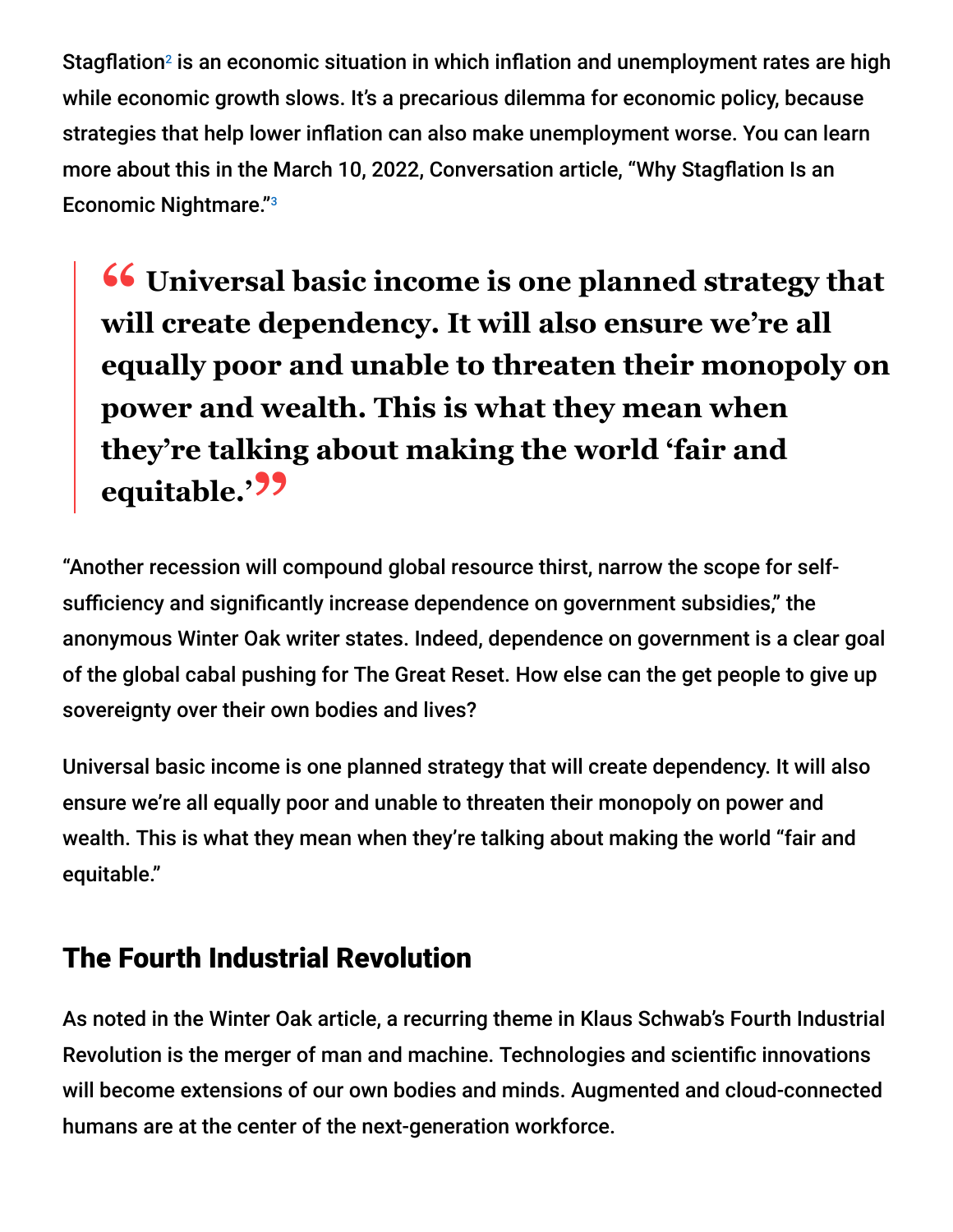*"Those spearheading the Great Reset seek to manage geopolitical risk by creating new markets which revolve around digital innovations, e-strategies, telepresence labor, artificial intelligence, robotics, nanotechnology, the Internet of Things and the Internet of Bodies,"* the anonymous writer notes.

*"The breakneck speed in which AI technologies are being deployed suggest that the optimization of such technologies will initially bear on traditional industries and professions which offer a safety net for hundreds of millions of workers, such as farming, retail, catering, manufacturing and the courier industries."*

Indeed, examples of jobs that are being, or will be, replaced by AI include factory workers, telemarketers, bookkeepers, ad sales, customer support, receptionists, retail sales, cashiers, certain media positions, couriers and delivery jobs, security jobs, fast food workers, taxi drivers, farmers and certain medical jobs, including surgeons and lab technicians. 4

*"While it has long been anticipated that the increased use of technology in the private sector would result in massive job losses, pandemic lockdowns and the coming disruption caused by a war will speed up this process, and many companies will be left with no other option but to lay off staff and replace them with creative technological solutions merely for the survival of their businesses,"* the anonymous writer states.

### Sustainable Development Goals Taking Center Stage

The Ukraine war is also reducing Europe's reliance on Russian energy, thereby reinforcing the urgency of the United Nations Sustainable Development Goals, a plan that is absolutely central to The Great Reset. In lockstep with the Great Reset, policymakers around the world are using the sanctions against the Russian energy sector to accelerate the transition to "green" energy.

On a side note, back in 2011, the HuffPost actually published an article debating whether nuclear war might be helpful for reversing global warming.<sup>5</sup> And here we are in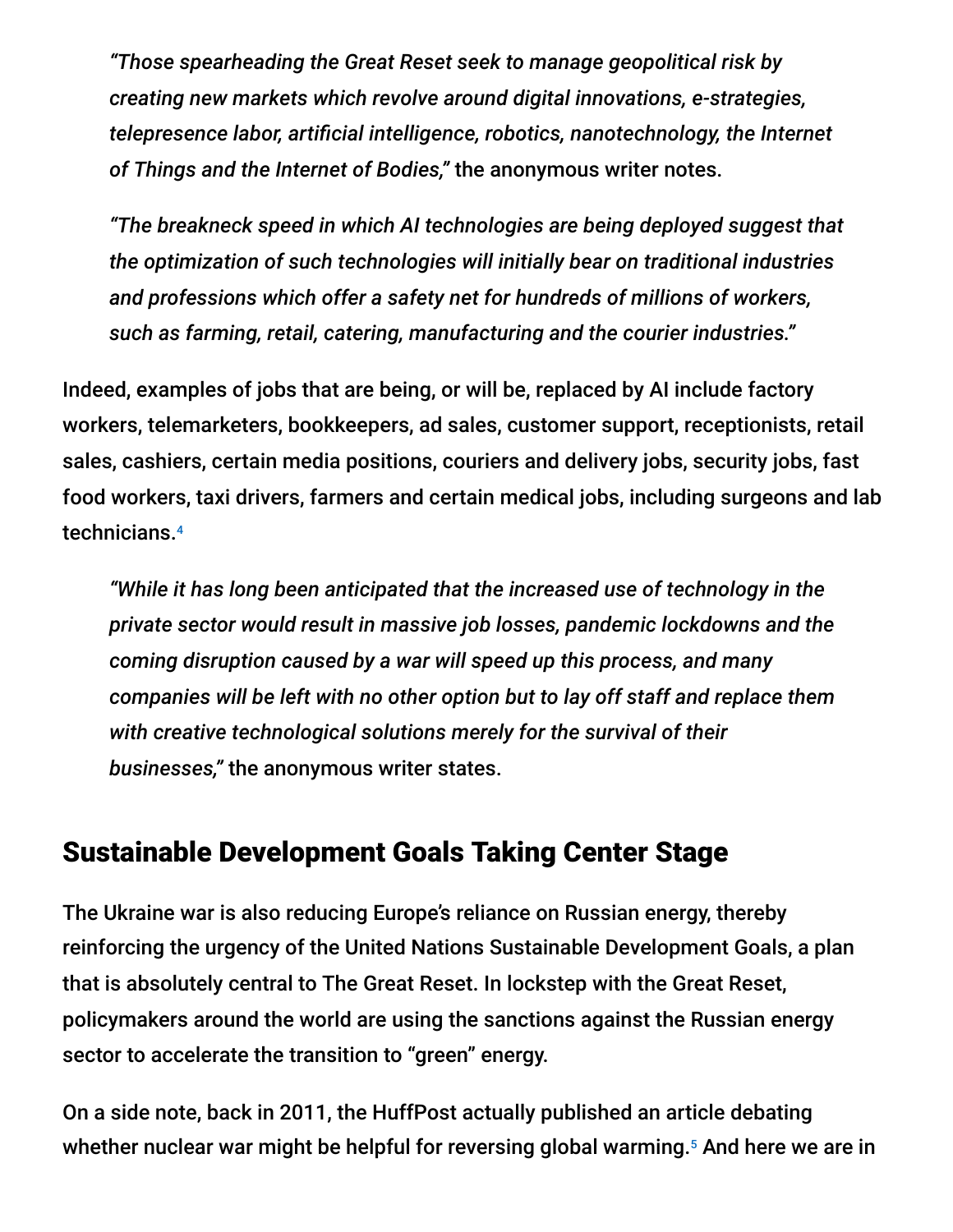2022, when war is being used to push the "green" agenda forward. Is it a coincidence? Or has war always been part of the plan?

According to HuffPost, NASA scientists had modeled the effects of war involving 100 Hiroshima-level bombs, the equivalent of 0.03% of the global nuclear arsenal. The researchers concluded that in such an event, "5 million metric tons of black carbon would be swept up into the lowest portion of the atmosphere," resulting in global cooling.

A "small-scale war" might lower the global temperature an average of 2.25 degrees F for two to three years. Tropical areas might see a drop in temperature between 5.4 and 7.2 degrees F.

While the Green New Deal may sound attractive (who doesn't want a pollution-free world?), ultimately, it's all about creating a control system in which the world's resources are owned by the richest of the rich, while the rest of the population can be controlled through the allocation of those resources, including energy. As explained in the Winter Oak article:

*"Under such an economic construct, asset holding conglomerates can redirect the flow of global capital by aligning investments with the UN's SDGs and configuring them as Environmental, Social, and Corporate Governance (ESG) compliant so that new international markets can be built on the disaster and misery of potentially hundreds of millions of people reeling from the economic collapse caused by war.*

*Therefore, the war offers a huge impetus for the governments pushing the reset to actively pursue energy independence, shape markets towards 'green and inclusive growth' and eventually move populations towards a cap-and-trade system, otherwise known as a carbon credit economy.*

*This will centralize power in the hands of stakeholder capitalists under the benevolent guise of reinventing capitalism through fairer and greener means,*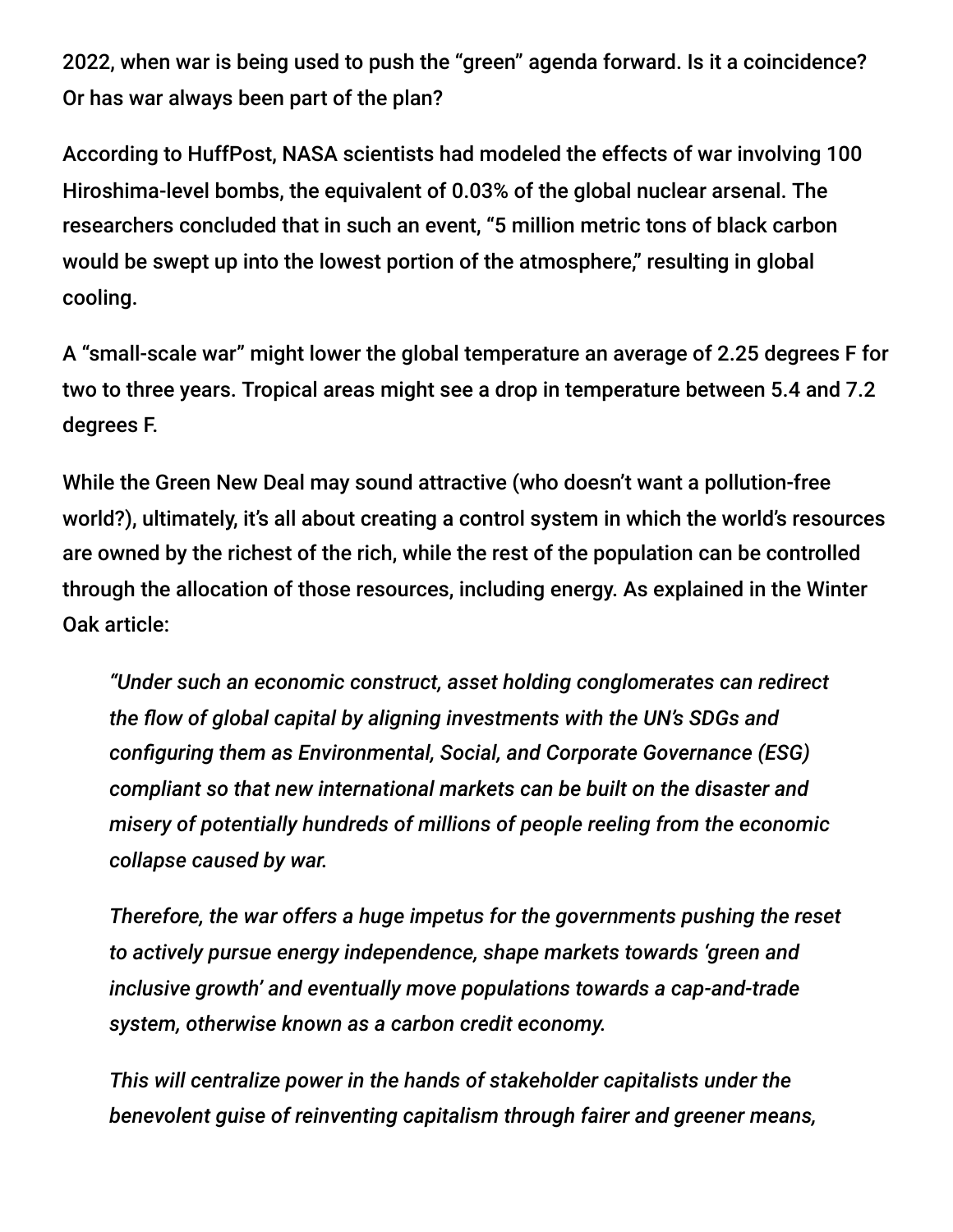*using deceptive slogans like 'Build Back Better' without sacrificing the perpetual growth imperative of capitalism."*

## Food Shortages Are a Boon to Synthetic Food Industry

The war in Ukraine and the Russia's decision to block exports of fertilizer and food crops will also create food shortages, and this too plays right into the Great Reset plan. In recent years, we've been urged by Great Reset front men like Bill Gates to stop eating real meat, and switch to synthetic lab-grown meat instead. Of course, Gates is invested in these fake food technologies.

Making people reliant on patented synthetic food will benefit the globalists in more ways than one. People will get sicker, and hence more reliant on government aid. They'll be dependent on food produced by monopolies and hence easier to control. And, over time, as people forget how to grow and raise food, the ability to control the global population will increase.

# Sanctions Against Russia May Speed Up the Control Grid

Winter Oak also predicts that: 6

*"Russia's exclusion from SWIFT (The Society for Worldwide Interbank Financial Telecommunication) foreshadows an economic reset which will generate precisely the kind of blowback necessary for corralling large swathes of the global population into a technocratic control grid.*

*As several economists have opined, weaponizing SWIFT, CHIPS (The Clearing House Interbank Payments System) and the U.S. Dollar against Russia will only spur geopolitical rivals like China to accelerate the process of de-dollarization.*

*The main benefactor of economic sanctions against Russia appears to be China which can reshape the Eurasian market by encouraging member states of the*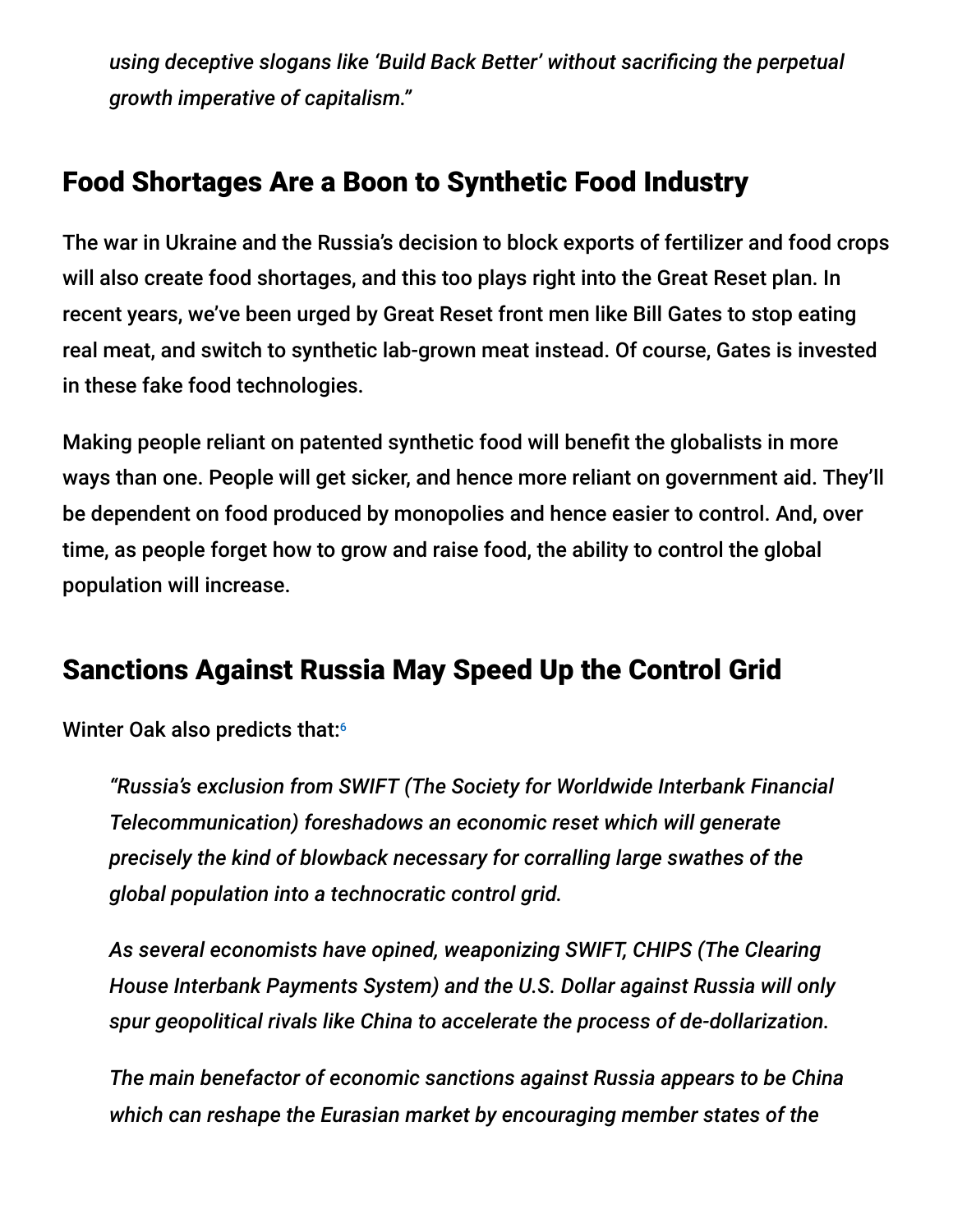*Shanghai Cooperation Organization (SCO) and BRICS to bypass the SWIFT ecosystem and settle cross-border international payments in the Digital Yuan.*

*While the demand for cryptocurrencies will see a massive spike, this is likely to encourage many governments to increasingly regulate the sector through public blockchains and enforce a multilateral ban on decentralized cryptocurrencies.*

*The shift to crypto could be the dress rehearsal to eventually expedite plans for programmable money overseen by a federal regulator, leading to the greater accretion of power in the hands of a powerful global technocracy and thus sealing our enslavement to financial institutions.*

*I believe this war will bring currencies to parity, therefore heralding a new Bretton Woods moment which promises to transform the operation of international banking and macroeconomic cooperation through the future adoption of central bank digital currencies."*

As if on cue, the White House, March 9, 2022, issued an executive order on "Ensuring Responsible Development of Digital Assets."7 According to this order, technological advances in digital assets have "profound implications for the protection of consumers, investors, and businesses, including data privacy and security; financial stability and systemic risk; crime; national security; the ability to exercise human rights; financial inclusion and equity; and energy demand and climate change."

"Inconsistent controls" to defend against risks  $-$  which run the gamut from system integrity and crime prevention to financial inclusion and equity, and combating climate change and pollution — now "necessitate an evolution and alignment of the United States Government approach to digital assets."

There's also the potential for a cyber attack on critical banking infrastructure, which would result in a global demand for increased cyber security. This, again, is precisely what the technocratic elite want and need, as it would facilitate the introduction of digital identity and the surveillance network that goes along with it.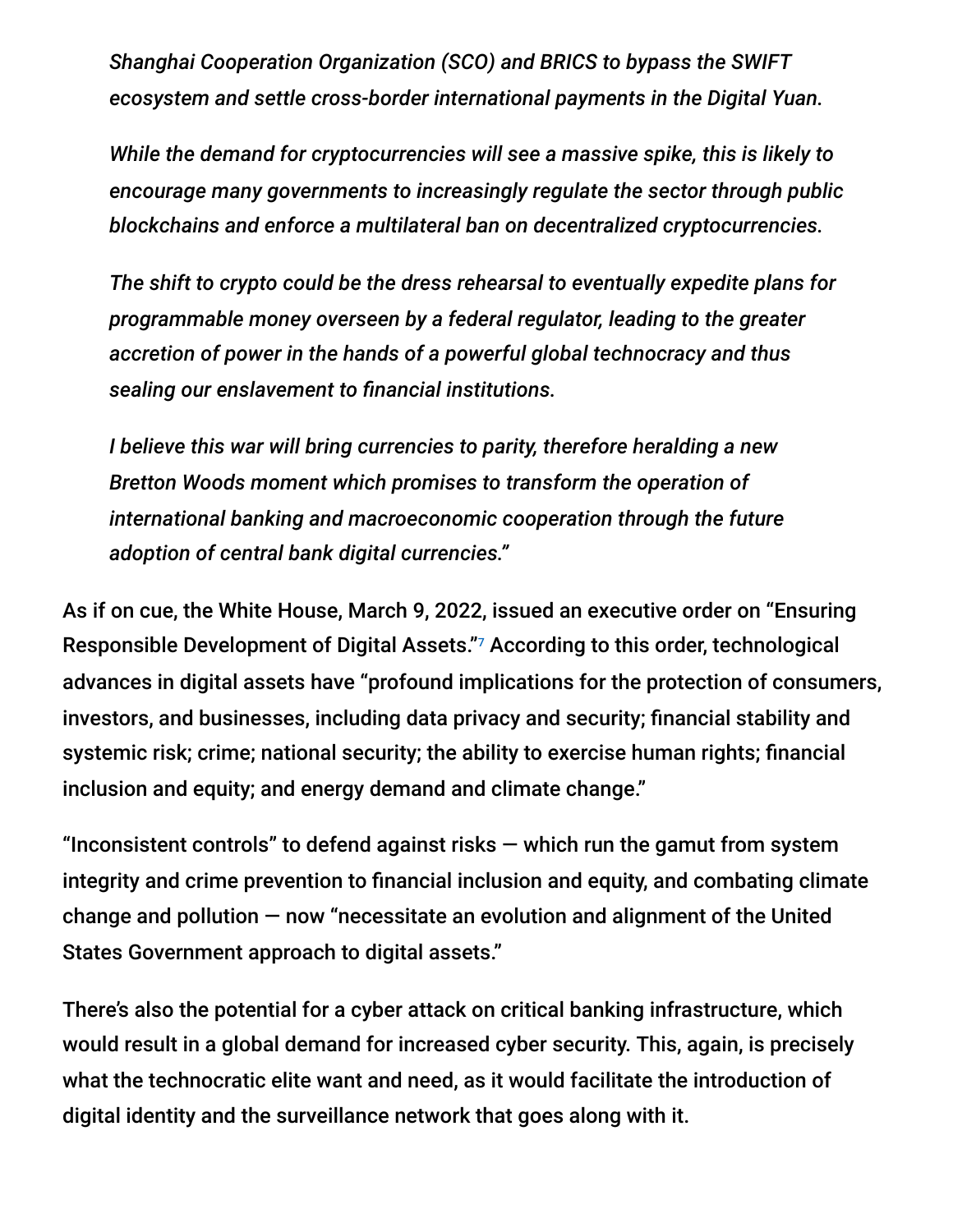# The Rise of Global Technocracy

According to the Winter Oak author, the economic implications of the Ukraine war may be so disastrous they may necessitate the financial shortfall with injection of private capital, and this "will effectively render the traditional separation of powers between central banking institutions and governments obsolete."

Central banks will then be in a position where they can disproportionally influence the economy of entire nations, effectively undermining national sovereignty. In short, this situation would enable a global technocracy to take over and monopolize the global decision-making process.

# Fear Is the Tool of Tyrants

As noted by investigative journalist Whitney Webb in her March 2, 2022, article, "Ukraine and the New Al Qaeda," $8$  the war in Ukraine appears to be the manifestation of a CIA "prophesy" pushed over the past two years, which predicted that "a 'transnational white supremacist network' with alleged ties to the Ukraine conflict will be the next global catastrophe to befall the world as the threat of COVID-19 recedes."

In short, the Ukraine-Russia conflict may be "the opening act for the newest iteration of the seemingly endless 'War on Terror,'" Webb writes. This, again, goes back to the technocrats' need to manufacture justifications for the implementation of a Great Reset.

They need us to live in fear, because a fearful people will willingly give emergency powers to leaders, who in turn will take your rights away from you "for your own safety." Over the past two years, even our right to speak our minds has been taken from us, and people who counter the official narrative have been identified as "the No. 1 domestic terrorist threat." 9

Our governments have turned neighbor against neighbor, parent against child and friend against friend. Every time we give in and adopt their hateful rhetoric as our own, they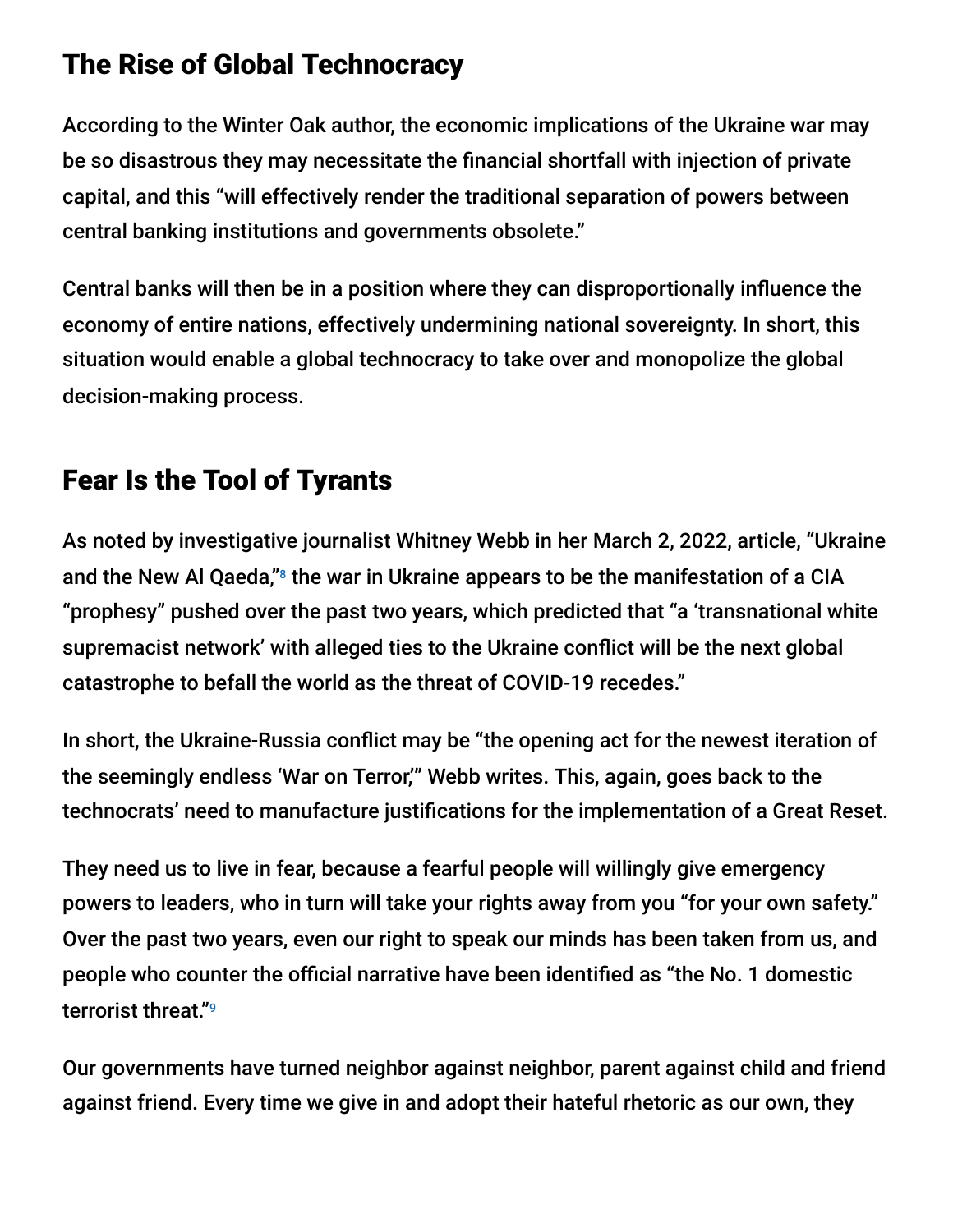win and we lose. They win by pitting us against each other, because if we hate and fight each other, we won't hate and fight them  $-$  and they know it.



### **Sources and References**

 $\cdot$   $1, 6$  [Winter Oak March 9, 2022](https://winteroak.org.uk/2022/03/09/the-great-reset-phase-2-war/)